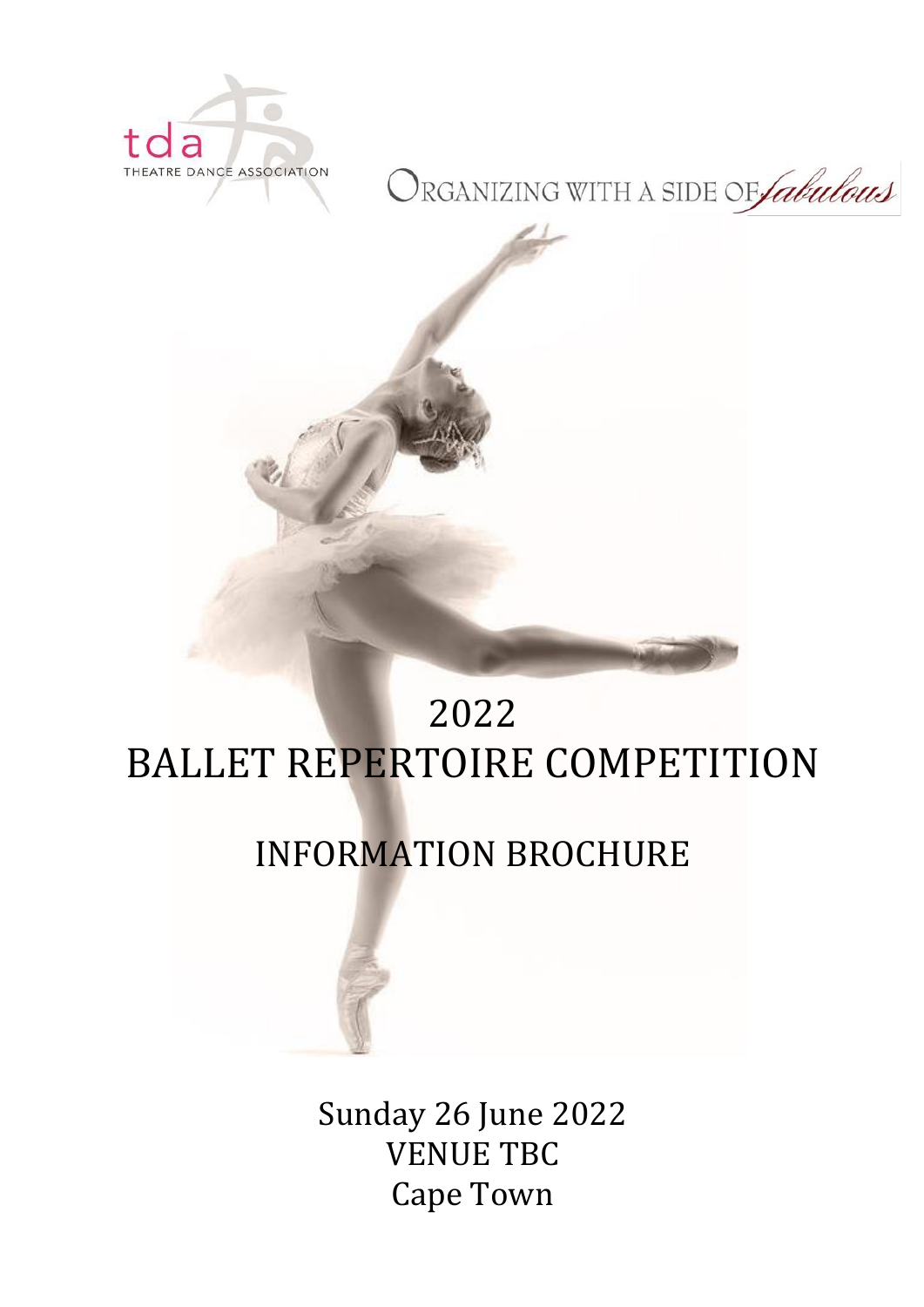# Proudly sponsored by



WORLD BALLET S

PROFESSIONAL POINTE SHOE FITTINGS BY APPOINTMENT

Every dancer's choice!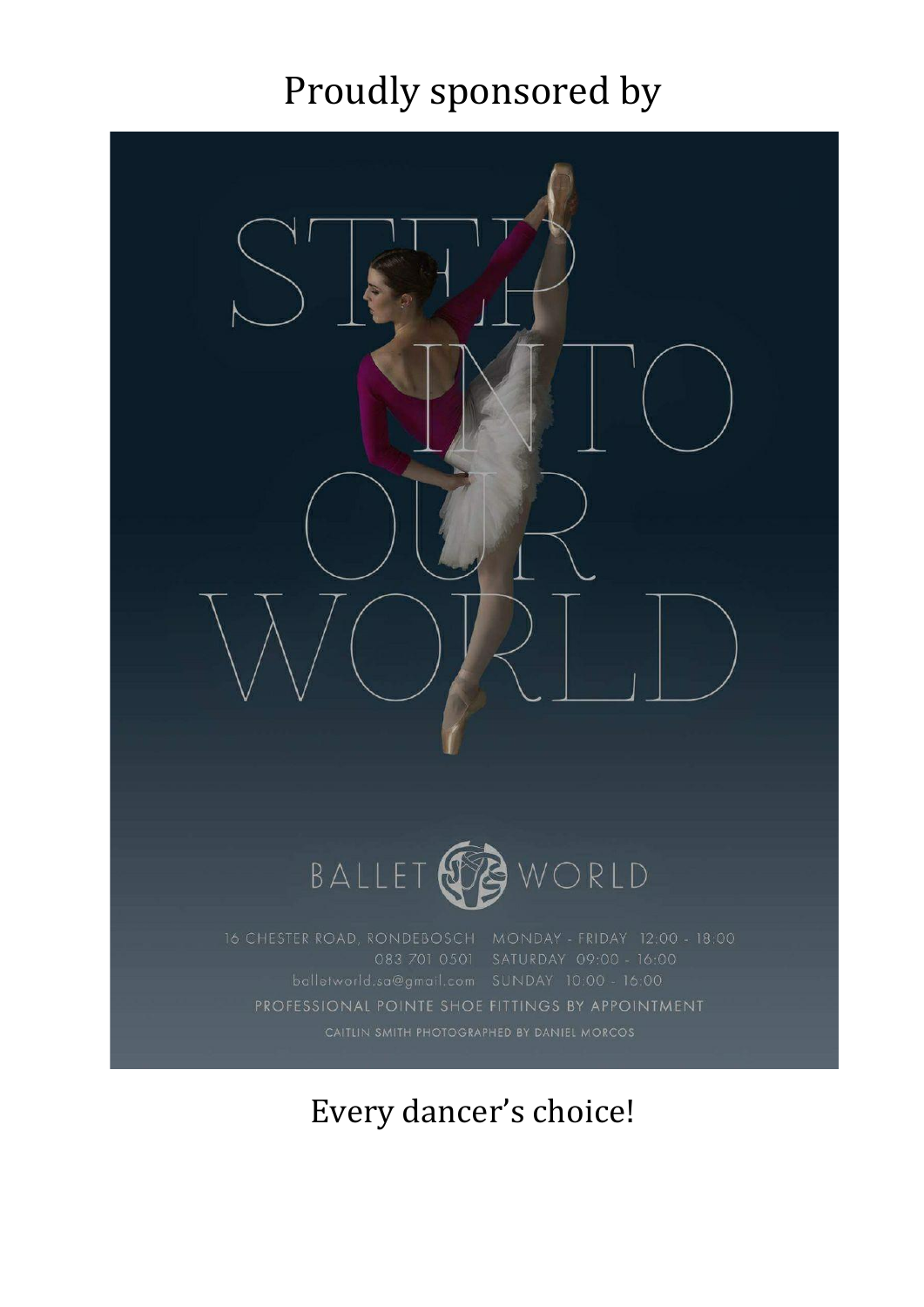# **THE BALLET REPERTOIRE COMPETITION**

The THEATRE DANCE ASSOCIATION is committed to contributing to the general development of vocational dance; to supporting any opportunity to invest in the future of young dancers.

First launched in 2017, the Ballet Repertoire Competition provides an elevated platform for young aspiring dancers to gain more experience in the Repertoire field before they compete at an International level.

Whether you're a young ballet student, in full-time training or are a seasoned performer, the benefits of ballet competitions are numerous. Hence, there is a ballet competition for every age and every level of dancer, all over the world.

The greatest benefits to competing, however, are often intangible. Competitions have long had a place in the training of young dancers, allowing them more opportunities to perform and learn under pressure, including a myriad of other benefits through putting themselves in front of judges.

# **BALLET REPERTOIRE COMPETITION**

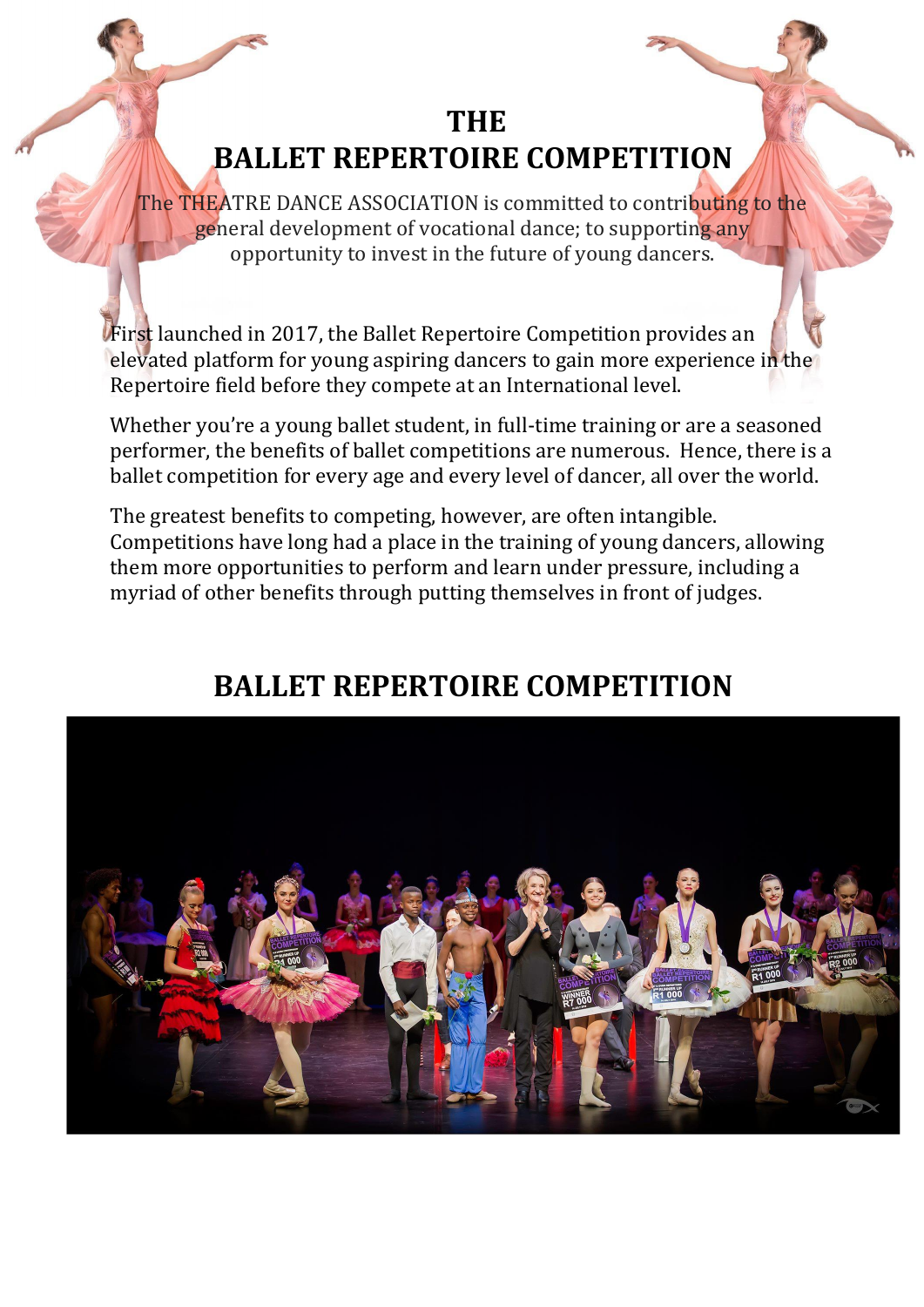# **REPERTOIRE** defined ~ for the purpose of this Competition

A Classical Ballet Repertoire solo is a solo variation that exists within Ballets that are timeless, renowned and are still performed by classical Ballet Companies around the world.

REPERTOIRE is the term used to describe any dance or part of a dance, that is taken to be performed, outside of the actual Ballet in which it exists.

Performing Repertoire gives dancers the chance to learn variations from famous Ballets. Repertoire requires the dancer to learn and dance original choreography that they have seen on stage, set to music that they know and love, making real the aspiration to dance legendary classical Ballet solos such as the beautiful 3rd shade variation from La Bayadere, the lovely Aurora Variation from Sleeping Beauty, Act 3, the exquisite First Solo from Swan Lake, Pas de Trois, Act 1, etc. Repertoire focuses on one variation, giving dancers time to learn and perfect the solo, to develop their individual expression, to love dance as opposed to just mastering it.

The Classical Repertoire performance presented by contestants for this BALLET REPERTOIRE COMPETITION must meet the following criteria:

- The Classical Repertoire chosen must be age and skill appropriate.
- The Classical Repertoire must be recognizable.
- The original choreography of the chosen Classical Repertoire must be presented. Rules do allow for teachers to make slight changes to the original choreography for technique adjustments/ simplification of a step, anywhere within the solo, to accommodate a student's specific technical level. Slight simplification is permitted without losing quintessential iconic movements.
- If significant changes are made to a Classical Repertoire, or if an original work is choreographed for the dancer, that piece will not be considered for the Competition and will not be marked by the Judges.
- The Classical Repertoire's original music must be used.

## **PERFORMING EN POINTE**

The TDA are strongly committed to ensuring the safety and well-being of all dancers, and especially of our youngest participants. Please make sure that you adhere to the guidelines set forth below: Students aged **11 and under** are strictly prohibited from performing en pointe. They may still enter for the experience but must perform en demi pointe. They will not be eligible for any Top 3 placements.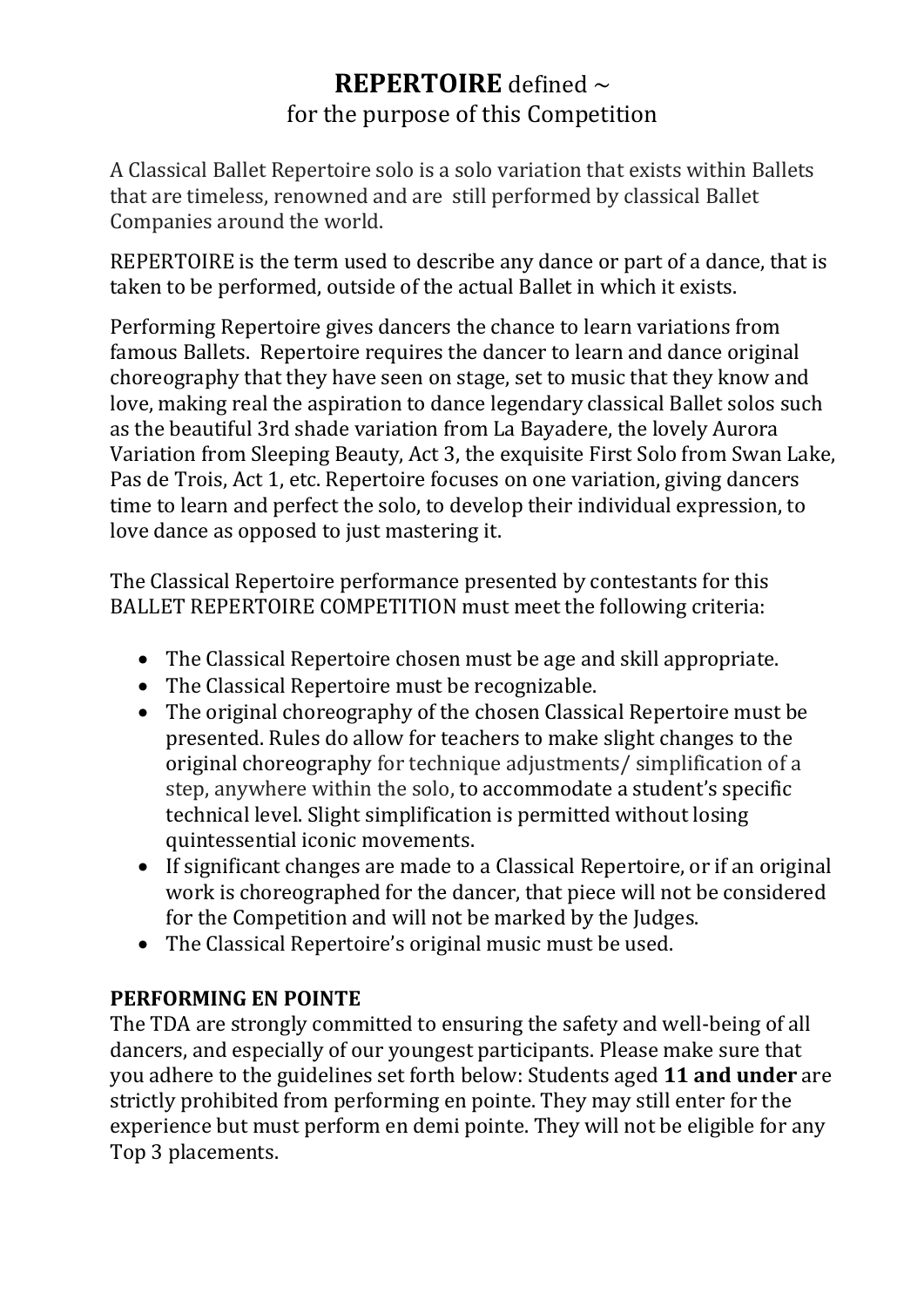# **2022 COMPETITION DETAILS**

# VENUE

TBC Cape Town

# AGE CATEGORIES

 12 to 15yrs 16 + over

 Age of candidate is taken on the day of the competition  *At the discretion of the Organisers naer competitors could be accepted.* 

# ENTRY FEE

R1000 per candida R200 registration fee

# REQUIREMENTS

 Repertoire solo of choice Contemporary solo of choice This category includes any Contemporary solo that features a

different aspect of the candidate's skill and versatility as a dancer

# DRESS CODE

Repertoire – in keeping with the piece chosen Contemporary – own choice

# LENGTH OF EACH PIECE

 Repertoire – piece chosen will dictate length Contemporary – 4 minutes maximum

# 3 JUDGES To be announced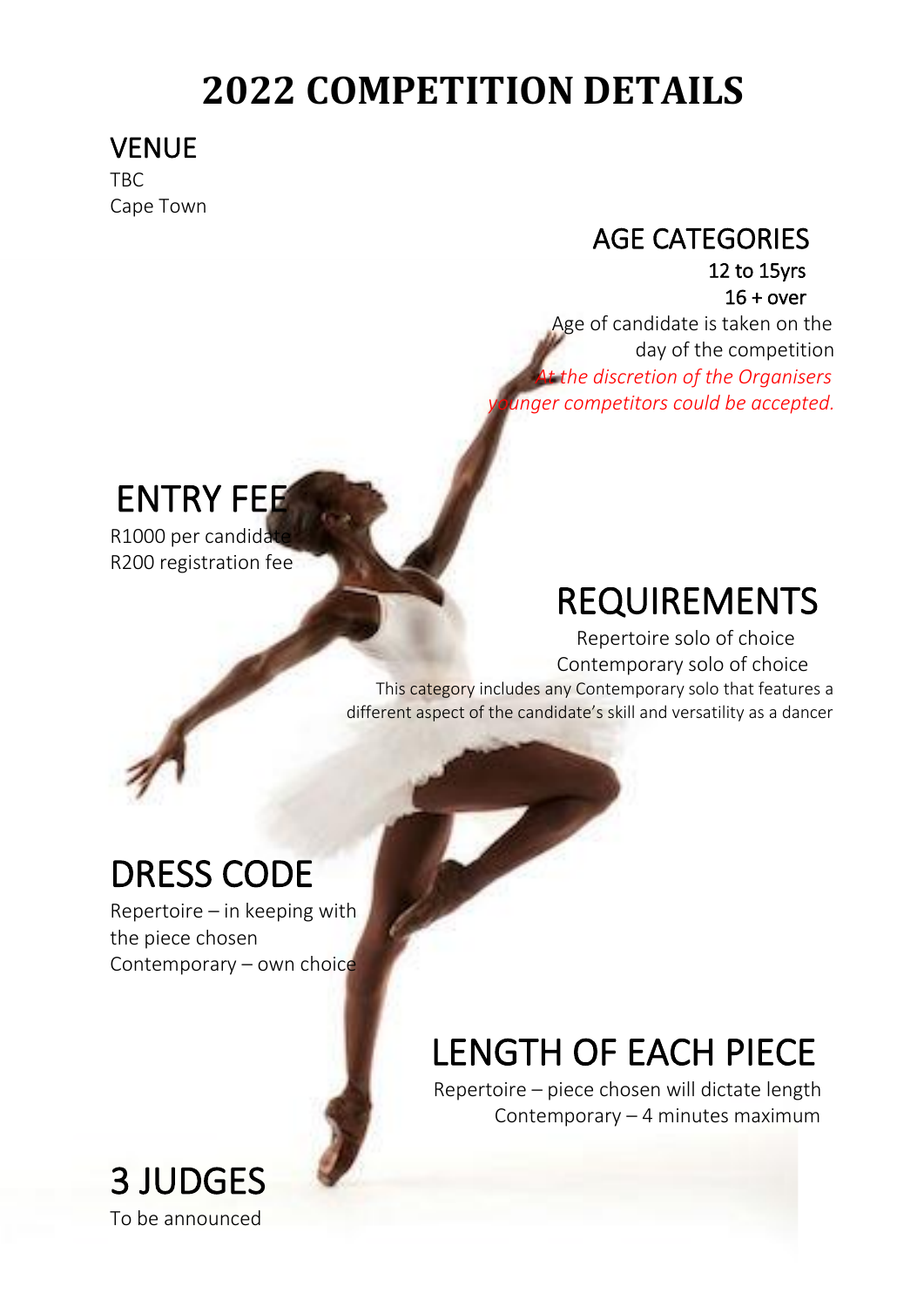# **CASH AWARDS**

# **REPERTOIRE 12 to 15yrs**

Winner R8000 1st runner up R2000 2nd runner up R1000

## **REPERTOIRE 16 + over** Winner R10000

1st runner up R2000 2nd runner up R1000

# **CONTEMPORARY 12 to 15yrs**

Winner R5000 1st runner up R2000 2nd runner up R1000

# **CONTEMPORARY 16 + over**

Winner R7000 1st runner up R2000 2nd runner up R1000

To be placed 1st the dancer must receive 90% or above To be placed 2nd & 3rd the dancer must receive 80% or above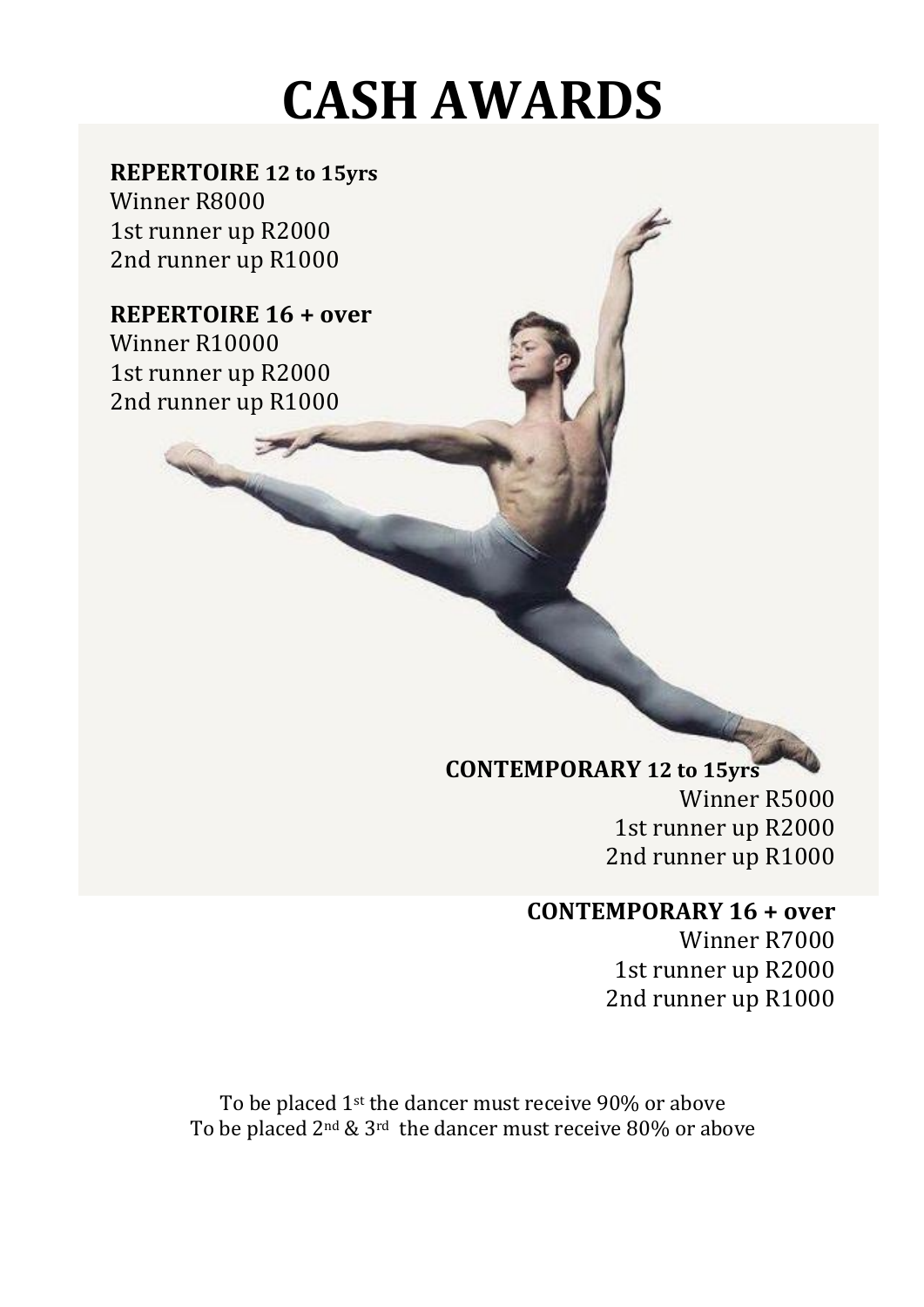# **JUDGES**

*The BALLET REPERTOIRE* judging panel will comprise 3 championship calibre competition studio directors, teachers affiliated with major dance studios and/or currently performing dance professionals.

Their decision regarding the marks and awards is both final and binding and no discussion will be permitted regarding their decisions. No one is permitted to address the Judges immediately before, during, or after the competition. Only Panel members or their duly appointed officials are permitted to speak to the Judges before, during, or after the competition.

Each performance will be evaluated on the following five judging elements:

# **1.) TECHNIQUE – 45 POINTS TOTAL**

The judges will evaluate the synchronization, timing, mobility and stabilization, skills, execution of the movements performed, the quality of movement throughout the routine, including head, arm, leg and body placement, footwork, standing and air and synchronization of the dancers depending on the technical requirements of routine's discipline. Dancers must maintain control of the speed, direction, momentum, and body placement throughout the routine. Dancers must also demonstrate awareness of spacing between dancers through a full range of unique, complicated, and challenging formations and interactive partner moves and patterns

# **2.) STAGE PRESENCE – 30 POINTS TOTAL**

Consists of: PERSONALITY! Individual attitude, energy, posture, confidence measured by facial expression, eye contact and body movement; enthusiasm, passion, connection with the audience that generates emotional response (excitement, joy, laughter, sadness) relative to the discipline and story presented will be considered. The routine should leave a memorable and lasting impression

# **3.) LEVEL OF PERFORMANCE – 10 POINTS TOTAL**

This is measured by the difficulty of the movements executed by the dancer/s in a routine. The level of performance should match the technical abilities of the dancers.

# **4.) CHOREOGRAPHY – 10 POINTS TOTAL**

Choreographing and presenting a routine in a unique way - innovative elements as well as creative ways of expressing the choreographer's ideas into the piece - full and creative usage of the stage and the floor, innovative movements, transitions and interpretation of the music. Choreography should be appropriate for the ability and age of the performers.

# **5.) OVERALL APPEARANCE – 5 POINTS TOTAL**

Clothing and accessories worn should represent and reflect the routine. Whilst an innovative and creative selection of costumes is encouraged, it is not a criterion.

All judges' decisions are FINAL.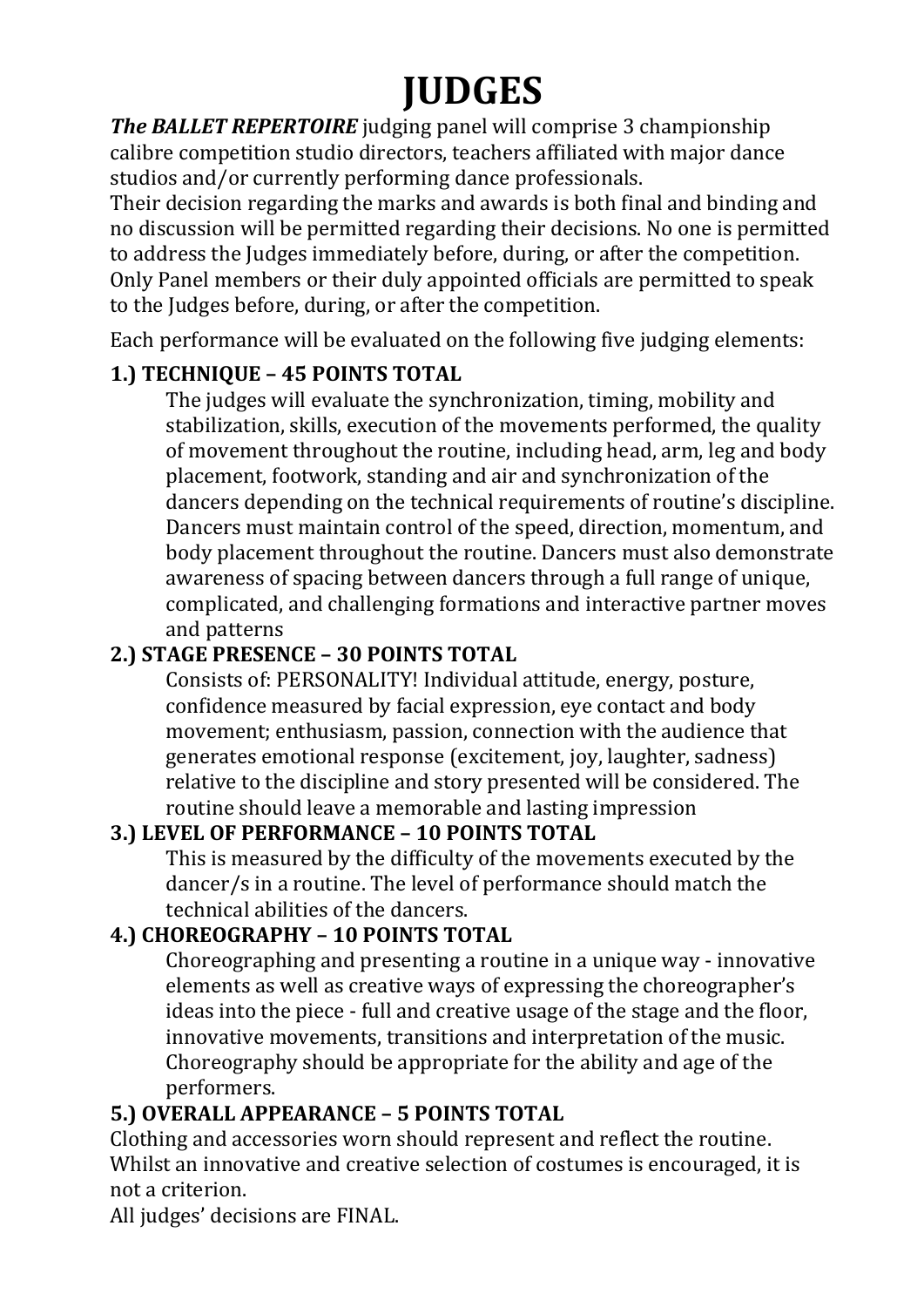# **OPENING DATE FOR ENTRIES**

# Sunday 1 MAY 2022 **CLOSING DATE FOR ENTRIES**

Wednesday 1 JUNE 2022

Our online entry system makes entering simple. You will be able to find all information and "how to register" on our website [www.thetda.co.za](http://www.thetda.co.za/) and in the Brochure provided on application. **ENTRY IS ON-LINE** BUT PAYMENT IS BY DIRECT BANKING: Use teachers name as reference when making payment. ONE PAYMENT PER STUDIO

# **DANCER REGISTRATION**

The TDA have purchased, from an International Company, the Licence and Services Agreement for the use of their computerised Dance Competition Programme, used by all major Dance Competition Organisers, around the world.

This Licence allows the TDA to progress our Dance Competitions to International standards by keeping abreast of 21st century technology using these on-line facilities and the computer hardware to run the *BALLET REPERTOIRE COMPETITION*

The Licensee (in this case the TDA) is granted access according to the terms and conditions of the purchase which also stipulates a separate fee, charged by the International Company, to each dancer per routine, for his/her usage, scheduling, tabulation, and feedback. The total amount for such is billed as a REGISTRATION FEE to each dancer. This REGISTRATION fee is paid in dollars by the TDA direct to the Company once they have calculated how many dancers and how many routines the Programme hosted.

**PLEASE NOTE:** This fee is not for the TDA's account and has nothing to do with the ENTRY FEE. Dancers who enter online and then cancel will still have to pay the registration fee.

# **TEACHER REGISTRATION**

All teachers entering dancers are required to register online. A fee of R250 will be required to secure registration. Registered teachers will receive:

- Entry to the event stage side only . Not auditorium
- Stage access
- A Programme
- Recognition in the Programme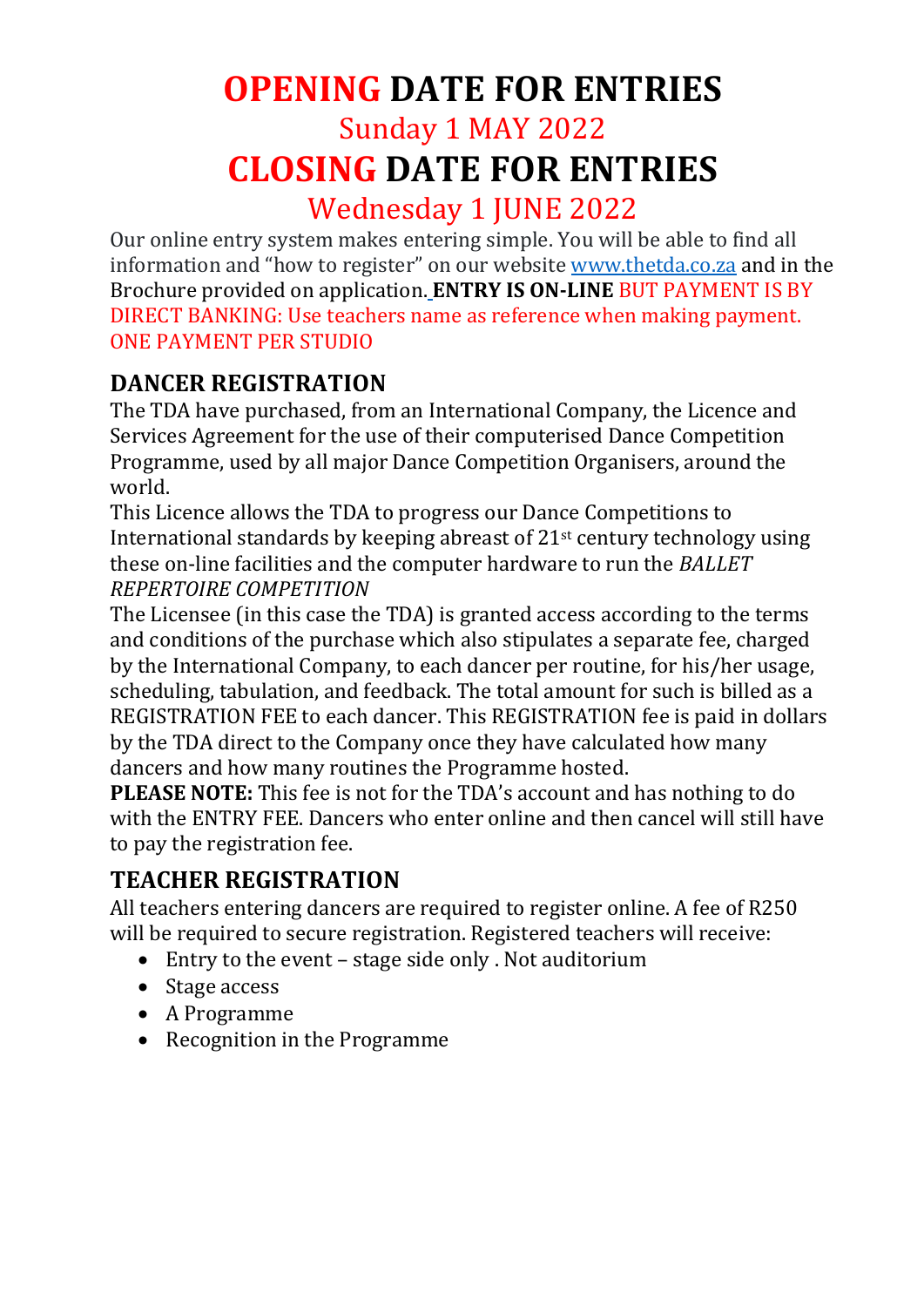## **PAYMENT NO CASH PAYMENTS WILL BE ACCEPTED**

#### **BANKING DETAILS**

Nedbank – Constantia Village ranch code: 101109 Account number: 1184900523

 *Proof of payment must be emailed to the TDA office:* theatredanceassociation@gmail.com

# **LIVE STREAMING ENTRY FEE TO THE EVENT VIA LINK**

R250 for link JUNIOR Repertoire & Contemporary R250 for link SENIOR Repertoire & Contemporary

## **Email:** theatredanc[eassociation@gmail.com](mailto:association@gmail.com) **to purchase the link**

*This syllabus contains the planning of THE BALLET REPERTOIRE COMPETITION for the year 2022. Where required by circumstance, the organizers reserve the right to make amendments. Such amendments, as well as any further arrangements of concern, will be notified to all concerned immediately.*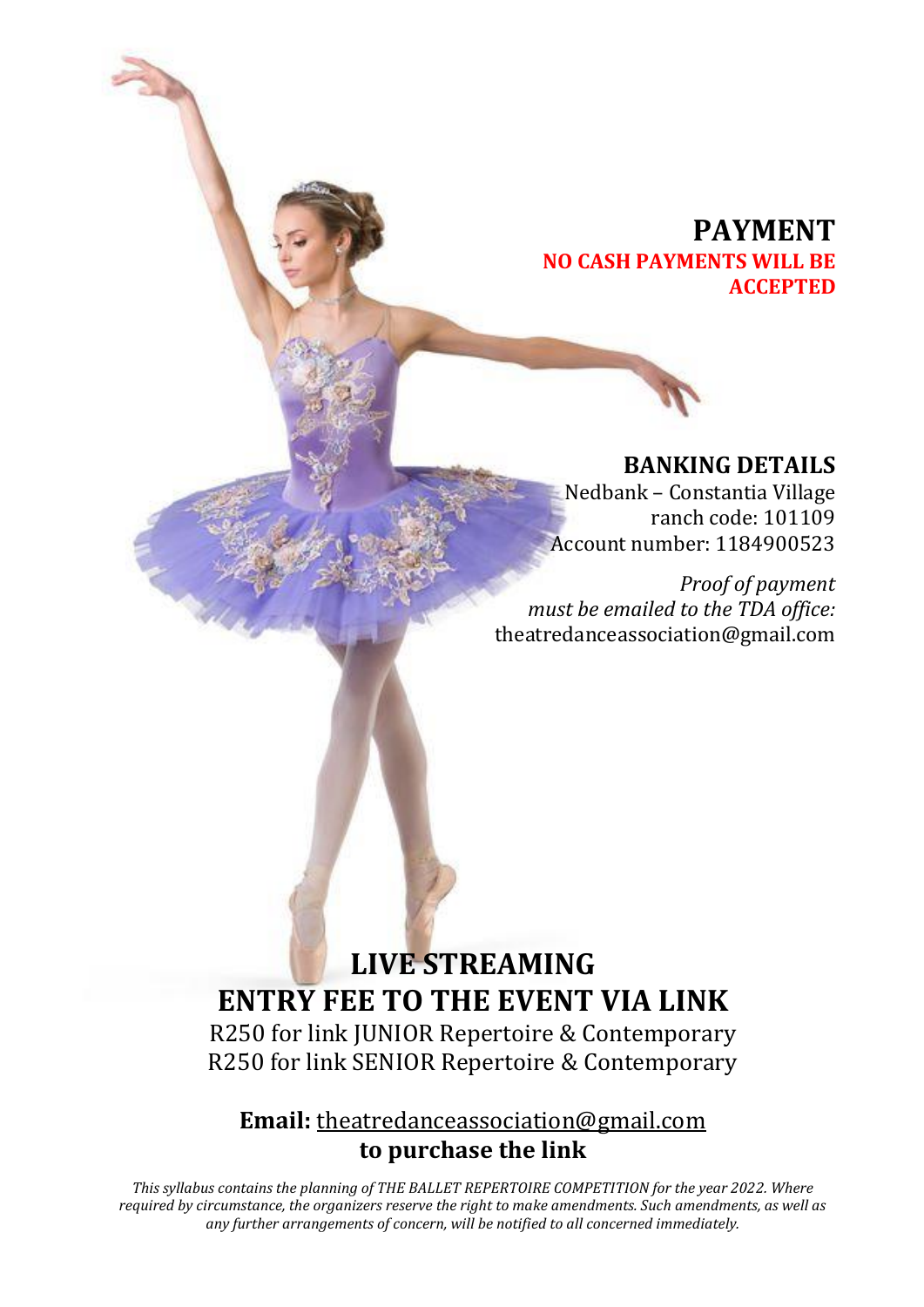# **STAGE CONTROL 2022**

#### **PRODUCTION CREW**

THE BALLET REPERTOIRE COMPETITION will provide the following:

- · A Production Manager
- · A Stage Manager
- · A Technical Stage Manager
- · A Lighting Operator stage lights will remain on throughout the event Curtains will remain open throughout the event
- · A Mechanist
- · A Sound Operator

#### **BACKSTAGE LISTS:**

A complete *list* of each dancer performing, and each person who will be backstage is required for security reasons. These lists must be sent to the TDA office.

Please type one name per line in a "downwards column" ALPHABETICALLY by the **FIRST NAME**.

#### **EXAMPLE OF HOW TO PRESENT THE LIST:**

**TEACHER:** Heather Smith **Dancers:** Donald James

Felicity Attwood

All backstage teachers / helpers will be required to wear a name badge which will be provided by the TDA

#### **TEACHER BADGE REGISTRATION**

In order to comply with new Health guidance rules and regulations, numbers of teachers and helpers backstage could be restricted.

The Theatre can change their rules anytime and limit backstage attendance. Due to theatre security regulations (in order to ensure the safety of the children), teachers/directors must provide a photo ID (Passport or ID document) when picking up his or her badge at the registration table on site. Please be aware that misplaced or stolen Teacher Badges will be replaced at a fee of R50.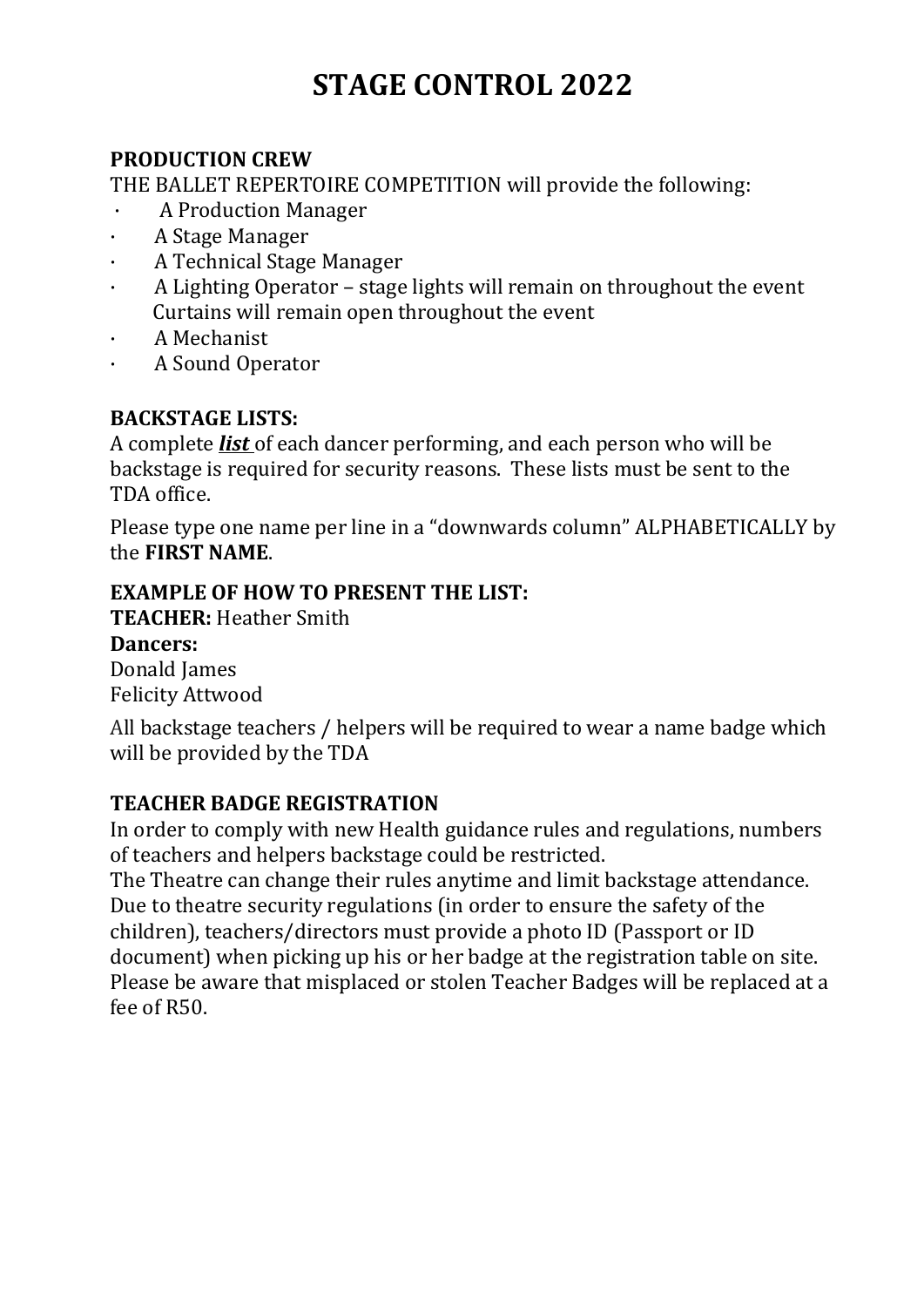# **THE** *PROPOSED* **PROCEDURE FOR 2022**

Please note that times allocated below are "suggested' to give dancers and teachers an idea of the procedure on the day. Exact times will be finalised when entries are received.

## **9:00am REGISTRATION & COVID CHECK IN 12-15years ONLY**

Teachers and their pupils will be met by the TDA at the stage door**.** They will be shown to their dressing rooms after check in.

## **PARENTS MAY NOT ACCOMPANY THE DANCERS TO THE STAGE DOOR ONLY DANCERS & TEACHERS PERMITTED IN THAT AREA**

Parents must drop & go.

| $12-15$ yrs |
|-------------|
|-------------|

|                    | <b>LUNCH</b>                                       |
|--------------------|----------------------------------------------------|
| 1:00 <sub>pm</sub> | <b>AWARDS</b>                                      |
| 11:30am            | 2 <sup>nd</sup> Performance - Contemporary         |
| 10:30am            | 1 <sup>st</sup> Performance – Classical Repertoire |
| 10:00am            | All dancers to be in dressing rooms                |
| 9:00-10:00am       | Stage placing                                      |
|                    |                                                    |

## **1:00pm REGISTRATION – COVID CHECK IN 16 + years ONLY**

Teachers and their pupils will be met by the TDA at the stage door**.** They will be shown to their dressing rooms after check in.

#### **PARENTS MAY NOT ACCOMPANY THE DANCERS TO THE STAGE DOOR ONLY DANCERS & TEACHERS PERMITTED IN THAT AREA**

Parents must drop & go.

| $16+$ over                  |                                            |
|-----------------------------|--------------------------------------------|
| 1:00pm-2:00pm Stage placing |                                            |
| 2:00 <sub>pm</sub>          | All dancers to be in their dressing rooms  |
| 2:30 <sub>pm</sub>          | 1 <sup>st</sup> Performance - Repertoire   |
| 3:30 <sub>pm</sub>          | 2 <sup>nd</sup> Performance - Contemporary |
| 5:00 <sub>pm</sub>          | <b>AWARDS</b>                              |
|                             | <b>END</b>                                 |

All times subject to change, but notice of any changes will be given in good time.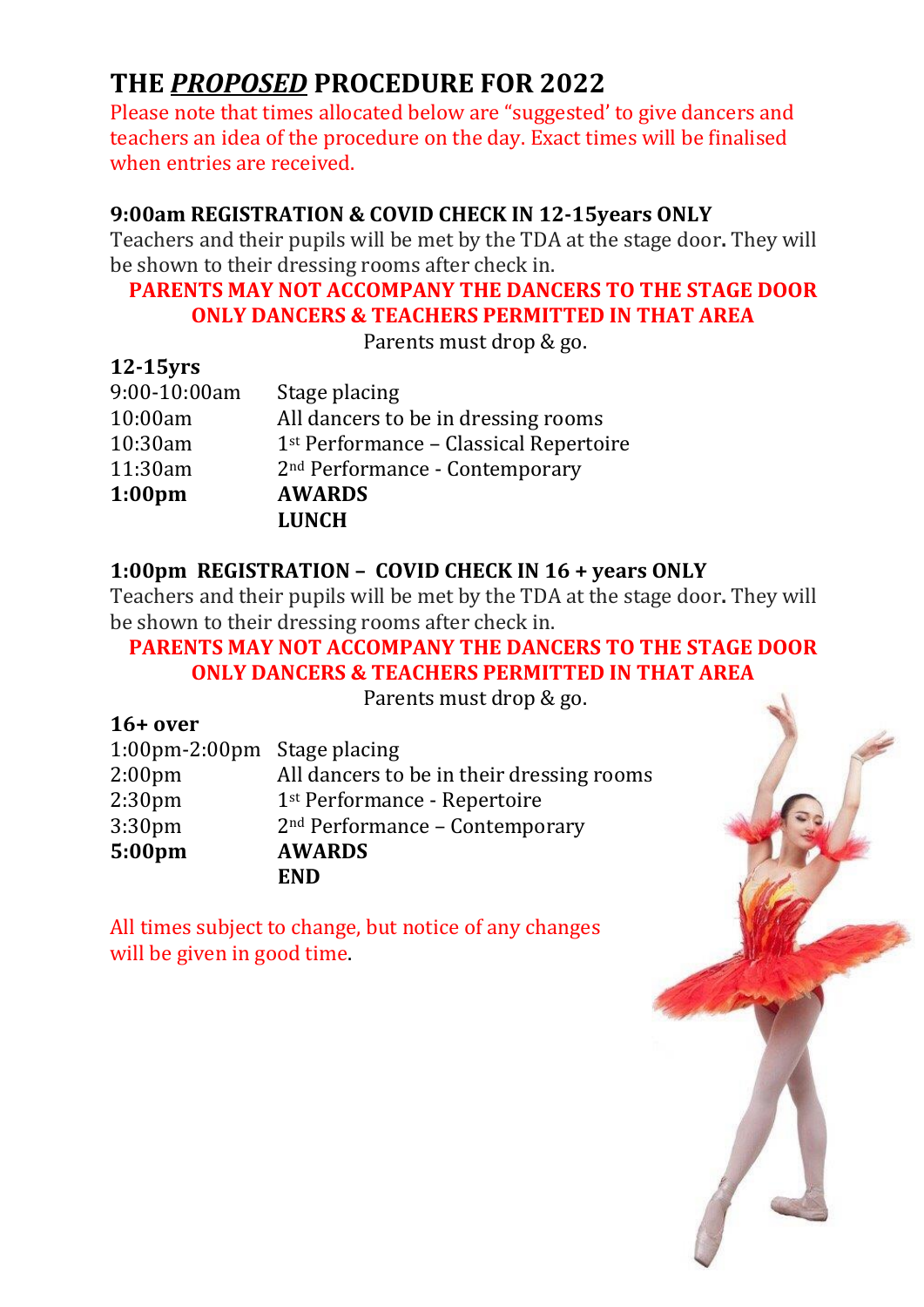# **GENERAL**

- 1. If a teacher is, for any reason, unable to be present on the day of the competition, he/she must ensure that a responsible person has been registered to act on his/her behalf. The TDA must be advised of this individual's name.
- 2. Competitors will be called from their dressing rooms in good time by a runner. If the candidates are not ready when called, they will forgo their chance to dance. Runners will not be responsible for finding any competitors who are not waiting in their dressing rooms.
- 3. Teachers are responsible for ensuring that their dancers are ready.
- 4. All dancers must return to their dressing rooms after they have performed.
- 5. Only registered teachers will be permitted on stage during a performance.
- 6. Dance titles will be announced. If a synopsis is to be read out, it must be a **TYPED** copy and must be given to the Stage manager in good time **PRIOR** to the commencement of the performance.
- 7. Once the Competition has ended, teachers must escort their dancers to Stage Door. Each teacher will be responsible for her dancers while they are in the theatre centre.

## **MUSIC REQUIREMENTS**

- A HIGH-QUALITY PROFESSIONAL recording of each candidate's music will be required. The music must be cut to the correct length, and it must start and end at the correct place.
- Music to be loaded ONLINE, on the DCG system, in mp3 or mp4a format ONLY at the time of registering or by 1 June 2022.
- Each dance item must be recorded and correctly titled *separately:* one for Classical Repertoire and one for the Contemporary piece. **\*\* USB:** A copy of the music must be available on USB in the unlikely event of a problem with the computer upload on the day
- Music equipment and an operator will be provided

# **PROGRAMME REQUIREMENTS**

Due date for these requirements is **1 JUNE** when the entries close (or sooner if ready.)

## **1. STUDIO NAME**

**2. TEACHER NAME** with a brief background (approximately 220 words) on the teacher / choreographer/studio

If more than 1 teacher/choreographer has worked with a candidate and that teacher / choreographers require programme recognition, that teacher / choreographer must have registered. This also applies to teachers / choreographers who have worked with a candidate but are not attending the event.

Programme recognition requires a registration fee.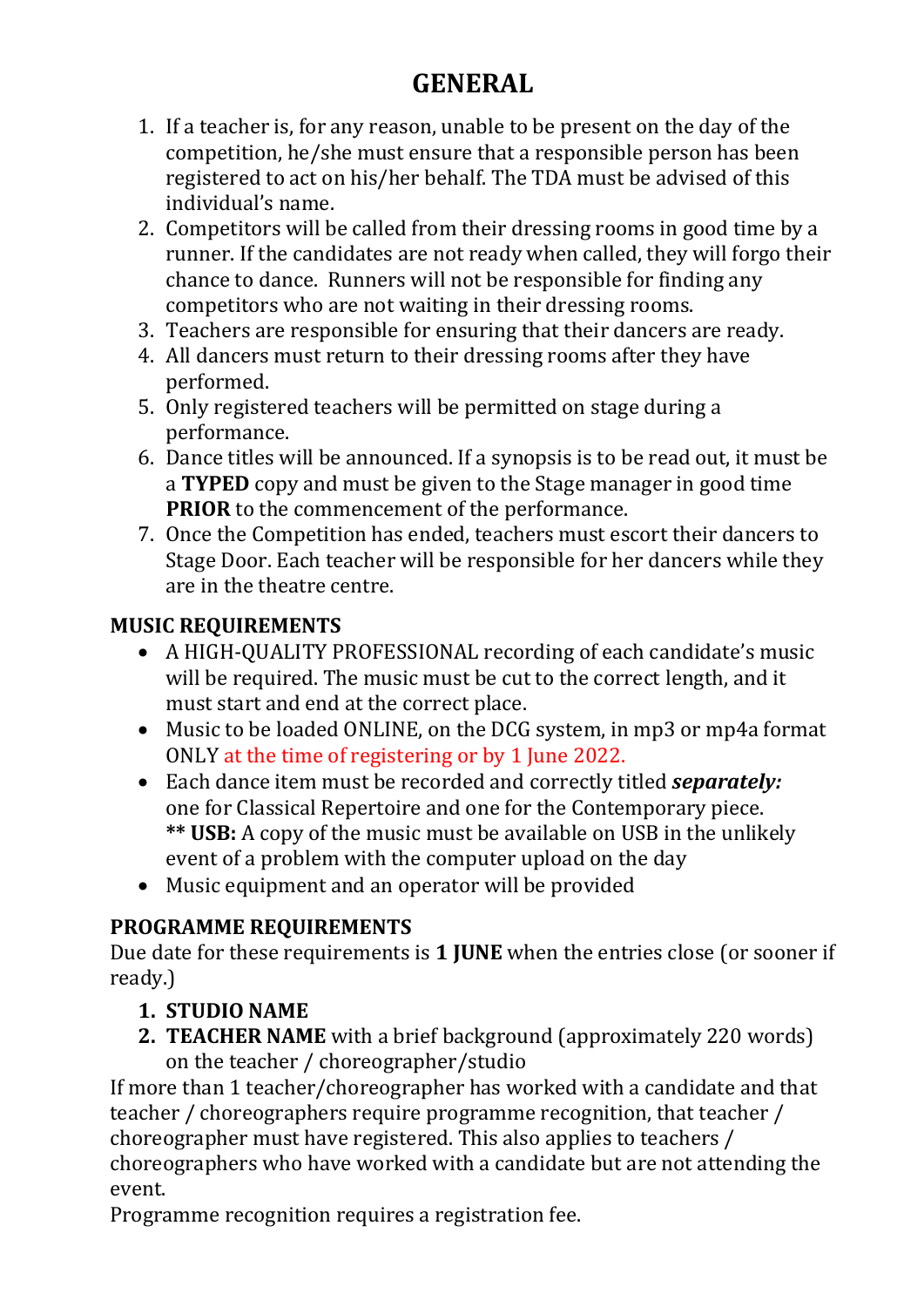**3. NAME OF DANCER** plus a head and shoulders colour or black & white photograph of the dancer**.** This has to be a professional photograph of the dancer **with hair in a bun** (female entrants) and taken in **Ballet attire.** Photographs that do not comply with the specific requirements will not be used in the programme.

All the above must be sent **via email** to the TDA office.

## **DRESSING ROOMS**

Will be allocated to all dancers by management

## **VALUABLES**

Candidates are asked not to bring valuables to the venue. Valuables left in the dressing rooms are done so at the dancer's discretion.

# **FOOD AND DRINK BACKSTAGE:**

NO FOOD OR DRINK WILL BE ON SALE AT THE VENUE due to government health regulations. Competitors to bring their own refreshments which may be consumed in the dressing room only.

No alcohol or smoking permitted backstage or in the dressing rooms.

## **PROPS**

Please note that all props that participants wish to use are used at the participants' own risk. The THEATRE DANCE ASSOCIATION (TDA) is not responsible for any injury or incident resulting from a participants' use of props of their choice. The TDA do not provide storage for any props. The TDA do not provide assistance with the movement of props either on or off stage. The TDA are not responsible for any lost props.

## **MEDIA MATERIAL**

TDA reserves the right to make photo and/or video recordings at any time during the event. This includes, but is not limited to, performances during the competition, or any activities in the venue lobby or backstage. By participating in the Competition, participants, and their parents and/or legal guardians give their express permission for TDA to make any photo/video recordings at any time. Also, by participating in the Competition participants and their parents or legal guardians give TDA their express permission to use any such photo/video recordings (including those containing their name or likeness) for TDA promotional purposes (including any uses in print, online, or in social media).